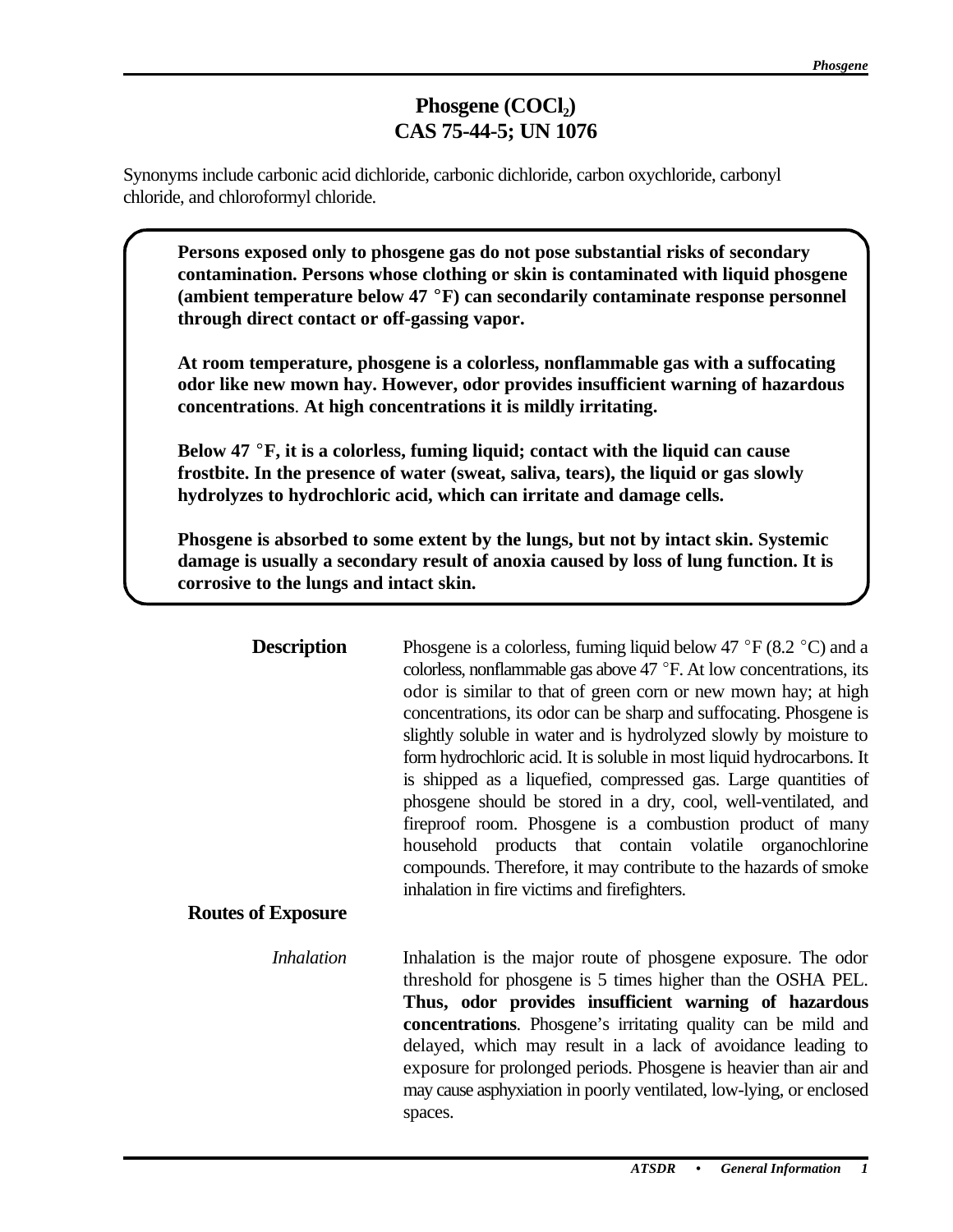|                                           | Children exposed to the same levels of phosgene gas as adults may<br>receive larger doses because they have greater lung surface<br>area:body weight ratios and increased minute volumes: weight ratios.<br>In addition, they may be exposed to higher levels than adults in the<br>same location because of their short stature and the higher levels of<br>phosgene gas found nearer to the ground.                                                                                                                                                                                                                                |
|-------------------------------------------|--------------------------------------------------------------------------------------------------------------------------------------------------------------------------------------------------------------------------------------------------------------------------------------------------------------------------------------------------------------------------------------------------------------------------------------------------------------------------------------------------------------------------------------------------------------------------------------------------------------------------------------|
| Skin/Eye Contact                          | When phosgene gas contacts moist or wet skin, it may cause<br>irritation and erythema. High airborne concentrations can also cause<br>corneal inflammation and opacification. Direct contact with liquid<br>phosgene under pressure can cause frostbite as well as severe<br>irritation and corrosive effects.                                                                                                                                                                                                                                                                                                                       |
|                                           | Children are more vulnerable to toxicants affecting the skin because<br>of their relatively larger surface area:body weight ratio.                                                                                                                                                                                                                                                                                                                                                                                                                                                                                                   |
| Ingestion                                 | Ingestion of phosgene is unlikely because it is a gas at room<br>temperature.                                                                                                                                                                                                                                                                                                                                                                                                                                                                                                                                                        |
| <b>Sources/Uses</b>                       | Phosgene is produced commercially by chlorinating carbon<br>monoxide. It is a combustion or decomposition by-product of most<br>volatile chlorinated compounds; therefore, household substances<br>such as certain solvents, paint removers, and dry-cleaning fluids can<br>produce phosgene when exposed to heat or fire. Phosgene may also<br>be produced during the welding of metal parts that have been<br>cleaned with chlorinated hydrocarbons. Phosgene is used as an<br>intermediate in the manufacture of many chemicals including<br>isocyanates, polyurethane, polycarbonates, dyes, pesticides, and<br>pharmaceuticals. |
| <b>Standards and</b><br><b>Guidelines</b> | OSHA PEL (permissible exposure limit) $= 0.1$ ppm (averaged over<br>a 8-hour workshift)                                                                                                                                                                                                                                                                                                                                                                                                                                                                                                                                              |
|                                           | NIOSH IDLH (immediately dangerous to life or health) $= 2$ ppm                                                                                                                                                                                                                                                                                                                                                                                                                                                                                                                                                                       |
|                                           | AIHA ERPG-2 (emergency response planning guideline)<br>(maximum airborne concentration below which it is believed that<br>nearly all individuals could be exposed for up to 1 hour without<br>experiencing or developing irreversible or other serious health<br>effects or symptoms which could impair an individual's ability to<br>take protective action) = $0.2$ ppm                                                                                                                                                                                                                                                            |
| <b>Physical Properties</b>                | <i>Description:</i> Colorless gas with musty odor at room temperature;<br>a fuming liquid below 47 °F (8 °C).                                                                                                                                                                                                                                                                                                                                                                                                                                                                                                                        |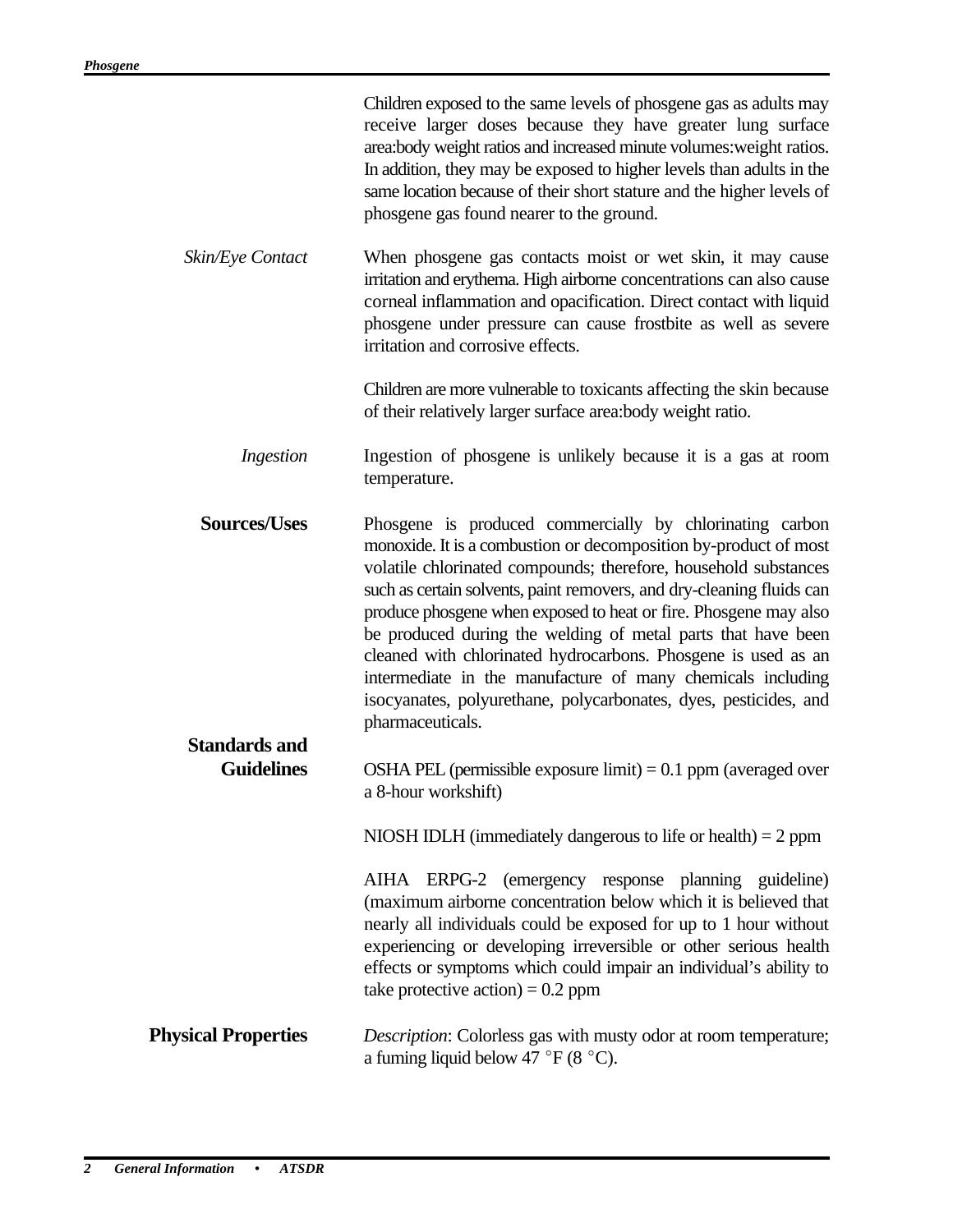*Warning properties*: Detectable odor following brief emergency releases; odor threshold 0.4 to 1.5 ppm; slightly irritating in high concentration. **Odor provides inadequate warning of harmful concentrations**.

|                          | Molecular weight: 98.9 daltons                                                                                                                                                                                                                                                                                                                                                                                  |
|--------------------------|-----------------------------------------------------------------------------------------------------------------------------------------------------------------------------------------------------------------------------------------------------------------------------------------------------------------------------------------------------------------------------------------------------------------|
|                          | <i>Boiling point:</i> (760 mm Hg): 47 °F (8 °C)                                                                                                                                                                                                                                                                                                                                                                 |
|                          | <i>Freezing point:</i> -198 °F (-127 °C)                                                                                                                                                                                                                                                                                                                                                                        |
|                          | <i>Specific gravity:</i> 1.43 (liquid at 32 °F)                                                                                                                                                                                                                                                                                                                                                                 |
|                          | Vapor pressure: 1,215 mm Hg at 68 °F (20 °C)                                                                                                                                                                                                                                                                                                                                                                    |
|                          | Gas density: $3.48$ (air = 1)                                                                                                                                                                                                                                                                                                                                                                                   |
|                          | <i>Water solubility: Slight</i>                                                                                                                                                                                                                                                                                                                                                                                 |
|                          | Flammability: Nonflammable gas                                                                                                                                                                                                                                                                                                                                                                                  |
| <b>Incompatibilities</b> | Phosgene reacts with moisture (water or alcohols). In water, it<br>slowly decomposes to hydrochloric acid and carbon dioxide. When<br>heated to decomposition, it will produce toxic and corrosive fumes.<br>Phosgene reacts violently with various chemicals (e.g., alkalis,<br>ammonia, amines, copper, aluminum); it attacks many metals in the<br>presence of water and can also attack plastic and rubber. |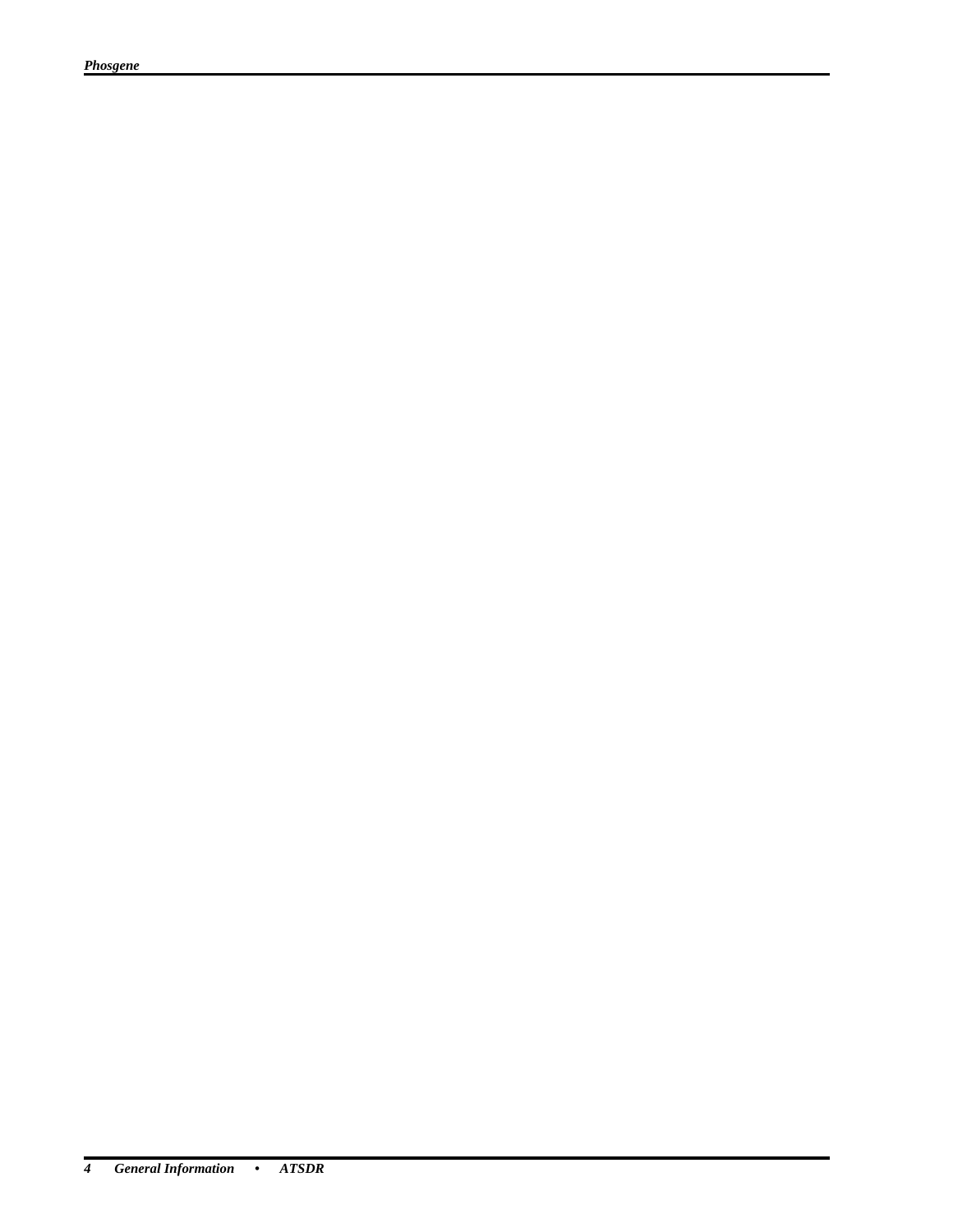Phosgene is an irritant to the skin, eyes, and respiratory tract; there may be minimal **irritation immediately after exposure, but delayed damage may be severe.** 

Common initial symptoms include mild irritation of the eyes and throat, with some **coughing, choking, feeling of tightness in the chest, nausea and occasional vomiting, headache, and lacrimation.** 

Phosgene poisoning may cause respiratory and cardiovascular failure, which results **from low plasma volume, increased hemoglobin concentration, low blood pressure, and an accumulation of fluid in the lungs. Secondary systemic damage is the result of anoxia.** 

| <b>Acute Exposure</b> | Phosgene directly reacts with amine, sulfhydryl, and alcohol groups<br>in cells, thereby adversely affecting cell macromolecules and cell<br>metabolism. Direct toxicity to the cells leads to an increase in<br>capillary permeability, resulting in large shifts of body fluid,<br>decreasing plasma volume. In addition, when phosgene hydrolyzes,<br>it forms hydrochloric acid, which can also damage surface cells and<br>cause cell death in the alveoli and bronchioles. Hydrochloric acid<br>release into the mucosa triggers a systemic inflammatory response.<br>stimulates the synthesis of lipoxygenase-derived<br>Phosgene<br>leukotrienes, which attract neutrophils and causes their massive<br>accumulation in the lungs; this contributes to the development of<br>pulmonary edema. Following phosgene exposure, a patient may be<br>free of symptoms for 30 minutes to 48 hours before respiratory<br>damage becomes evident; the more severe the exposure, the shorter<br>the latency. If the initial concentration of phosgene was high, rapid<br>onset of direct cytotoxicity and enzymatic poisoning may ensue.<br>Because phosgene is not very water soluble and hydrolysis tends to<br>be slow, victims inhaling low concentrations of the gas may<br>experience no irritation or only mild irritation of the upper airway.<br>Lack of irritation allows victims to inhale the gas more deeply into<br>the lungs and for prolonged periods.<br>Children do not always respond to chemicals in the same way that<br>adults do. Different protocols for managing their care may be |
|-----------------------|-----------------------------------------------------------------------------------------------------------------------------------------------------------------------------------------------------------------------------------------------------------------------------------------------------------------------------------------------------------------------------------------------------------------------------------------------------------------------------------------------------------------------------------------------------------------------------------------------------------------------------------------------------------------------------------------------------------------------------------------------------------------------------------------------------------------------------------------------------------------------------------------------------------------------------------------------------------------------------------------------------------------------------------------------------------------------------------------------------------------------------------------------------------------------------------------------------------------------------------------------------------------------------------------------------------------------------------------------------------------------------------------------------------------------------------------------------------------------------------------------------------------------------------------------------------------------------------------------------------|
| Respiratory           | needed.<br>Inhaling low concentrations of phosgene may cause no signs or<br>symptoms initially, or symptoms may be due only to mild irritation<br>of the airways; these symptoms (dryness and burning of the throat<br>and cough) may cease when the patient is removed from exposure.                                                                                                                                                                                                                                                                                                                                                                                                                                                                                                                                                                                                                                                                                                                                                                                                                                                                                                                                                                                                                                                                                                                                                                                                                                                                                                                    |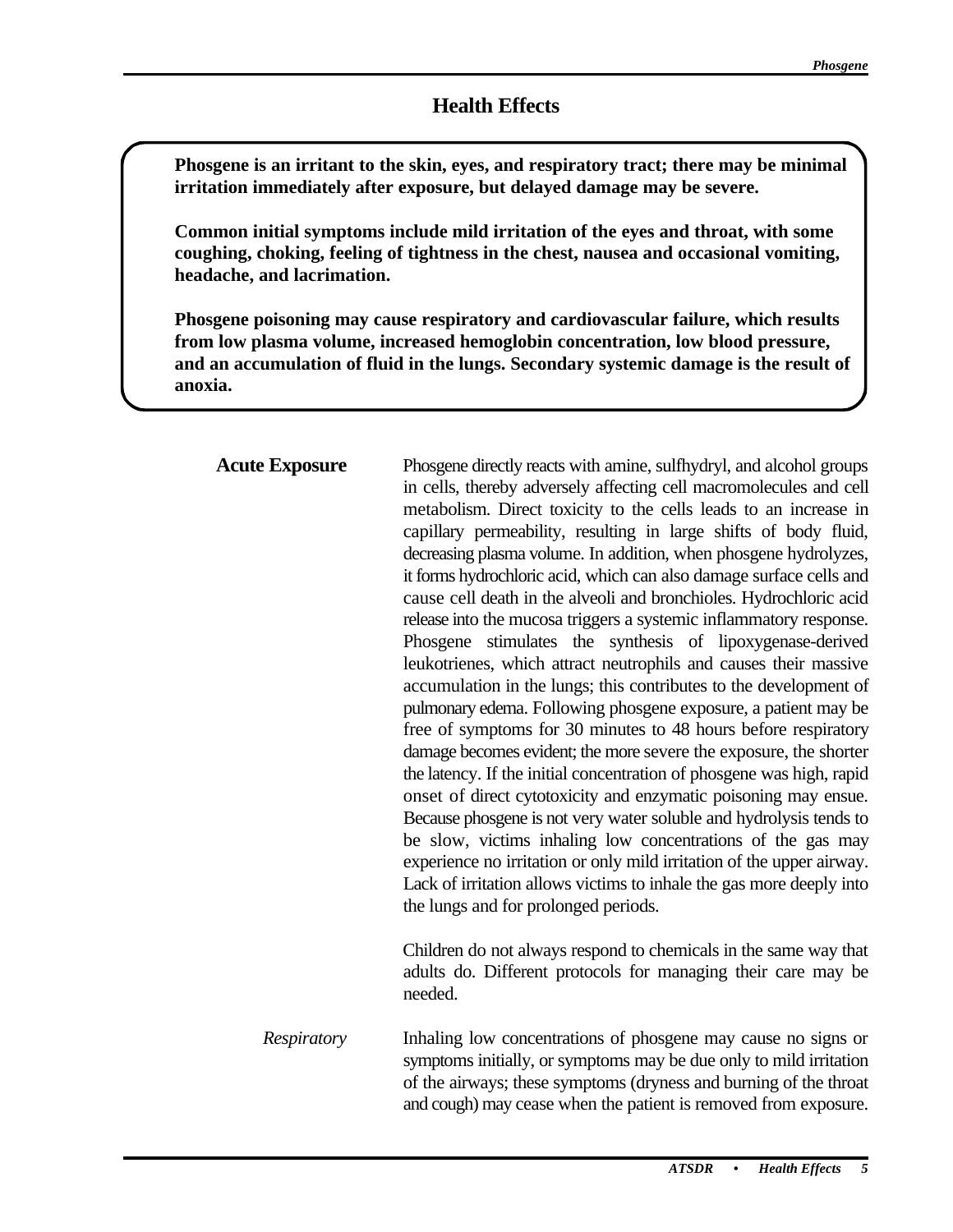|                | However, after an asymptomatic interval of 30 minutes to 48 hours,<br>in those developing severe pulmonary damage, progressive<br>pulmonary edema develops rapidly with shallow rapid respiration,<br>cyanosis, and a painful paroxysmal cough producing large amounts<br>of frothy white or yellowish liquid. Inadequate, labored respiration,<br>during which abnormal chest sounds are evident, may be<br>accompanied by increased distress and apprehension. Insufficient<br>oxygenation of arterial blood, and massive accumulation of fluid in<br>the lungs may be accompanied by cardiovascular and hematological<br>signs. |
|----------------|------------------------------------------------------------------------------------------------------------------------------------------------------------------------------------------------------------------------------------------------------------------------------------------------------------------------------------------------------------------------------------------------------------------------------------------------------------------------------------------------------------------------------------------------------------------------------------------------------------------------------------|
|                | Exposure to phosgene has been reported to result in Reactive<br>Airway Dysfunction Syndrome (RADS), a chemically- or irritant-<br>induced type of asthma.                                                                                                                                                                                                                                                                                                                                                                                                                                                                          |
|                | Children may be more vulnerable to corrosive agents than adults<br>because of the relatively smaller diameter of their airways. Children<br>may also be more vulnerable because of increased minute<br>ventilation per kg and failure to evacuate an area promptly when<br>exposed.                                                                                                                                                                                                                                                                                                                                                |
| Cardiovascular | Cardiovascular collapse may occur if the patient is severely<br>hypovolemic and hypoxemic from accumulation of fluid in the<br>lungs. Destruction of red blood cells in the pulmonary circulation<br>can cause capillary plugging that leads to strain on the right side of<br>the heart and death.                                                                                                                                                                                                                                                                                                                                |
| Dermal         | If the skin is wet or moist, contact with phosgene vapor can cause<br>irritation and redness of the skin. Contact with liquid phosgene<br>under pressure can result in frostbite.                                                                                                                                                                                                                                                                                                                                                                                                                                                  |
|                | Because of their relatively larger surface area:body weight ratio,<br>children are more vulnerable to toxicants affecting the skin.                                                                                                                                                                                                                                                                                                                                                                                                                                                                                                |
| <b>Ocular</b>  | High vapor concentrations cause tearing and increased presence of<br>blood in the eye. Contact with liquid phosgene may result in<br>clouding of the cornea and delayed perforation.                                                                                                                                                                                                                                                                                                                                                                                                                                               |
| Hematologic    | In severe cases, phosgene may cause hemolysis that results in the<br>plugging of pulmonary capillaries.                                                                                                                                                                                                                                                                                                                                                                                                                                                                                                                            |
|                | Most hematologic changes (e.g., hemolysis, methemoglobinemia,<br>bone marrow suppression, and anemia) can be detected by standard<br>blood tests.                                                                                                                                                                                                                                                                                                                                                                                                                                                                                  |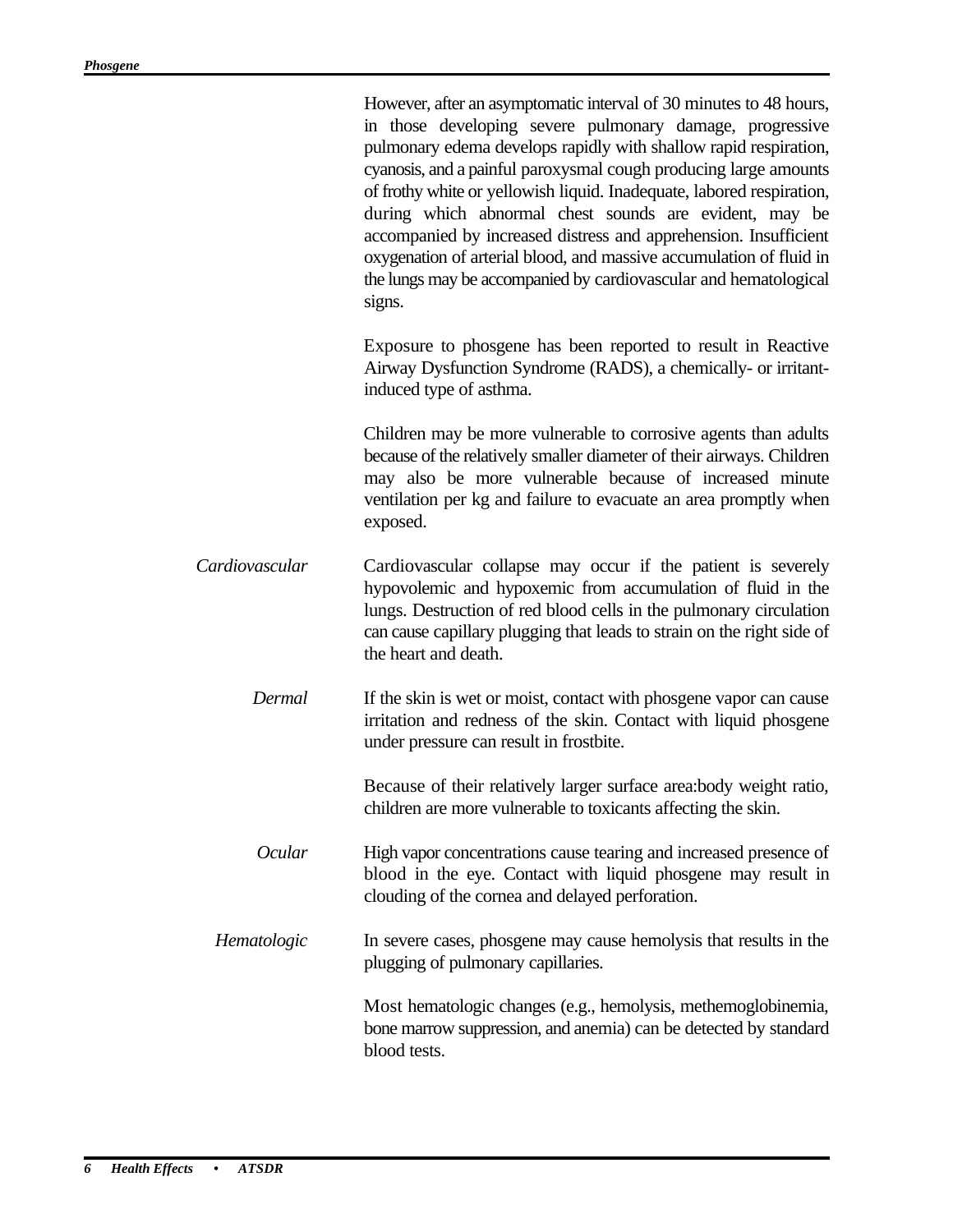| Hepatic                                   | In cases of high exposures, phosgene may be directly cytotoxic to<br>the liver, causing necrosis and loss of function.                                                                                                                                                                                                                                                                         |
|-------------------------------------------|------------------------------------------------------------------------------------------------------------------------------------------------------------------------------------------------------------------------------------------------------------------------------------------------------------------------------------------------------------------------------------------------|
| Renal                                     | In cases of high exposures, phosgene may be directly cytotoxic to<br>the kidneys, causing necrosis and loss of function.                                                                                                                                                                                                                                                                       |
| Gastrointestinal                          | Nausea and vomiting may occur following exposure to phosgene.                                                                                                                                                                                                                                                                                                                                  |
| Potential Sequelae                        | If the patient survives the initial 48 hours after exposure, recovery<br>is likely. Sensitivity to irritants may persist, causing bronchospasm<br>and chronic inflammation of the bronchioles. Pulmonary tissue<br>destruction and scarring may lead to chronic dilation of the bronchi,<br>lobular emphysema, regions of atelectasis, and increased<br>susceptibility to infection.           |
|                                           | Exposure to phosgene has been reported to result in Reactive<br>Airway Dysfunction Syndrome (RADS), a chemically- or irritant-<br>induced type of asthma.                                                                                                                                                                                                                                      |
| <b>Chronic Exposure</b>                   | A group of workers who were exposed daily to high levels of<br>phosgene showed an increase in mortality and morbidity from<br>inflammation of the lungs, chronic inflammation of the bronchioles,<br>destruction of alveoli, and impaired pulmonary function. Chronic<br>exposures to low levels of phosgene may lead to chronic<br>pneumonitis, which may resolve or lead to pulmonary edema. |
|                                           | Chronic exposure may be more serious for children because of their<br>potential longer latency period.                                                                                                                                                                                                                                                                                         |
| Carcinogenicity                           | Phosgene has not been classified for carcinogenic effects.                                                                                                                                                                                                                                                                                                                                     |
| Reproductive and<br>Developmental Effects | No information was found pertaining to reproductive or<br>developmental hazards caused by phosgene exposure. Phosgene is<br>not included in Reproductive and Developmental Toxicants, a 1991<br>report published by the U.S. General Accounting Office (GAO) that<br>lists 30 chemicals of concern because of widely acknowledged<br>reproductive and developmental consequences.              |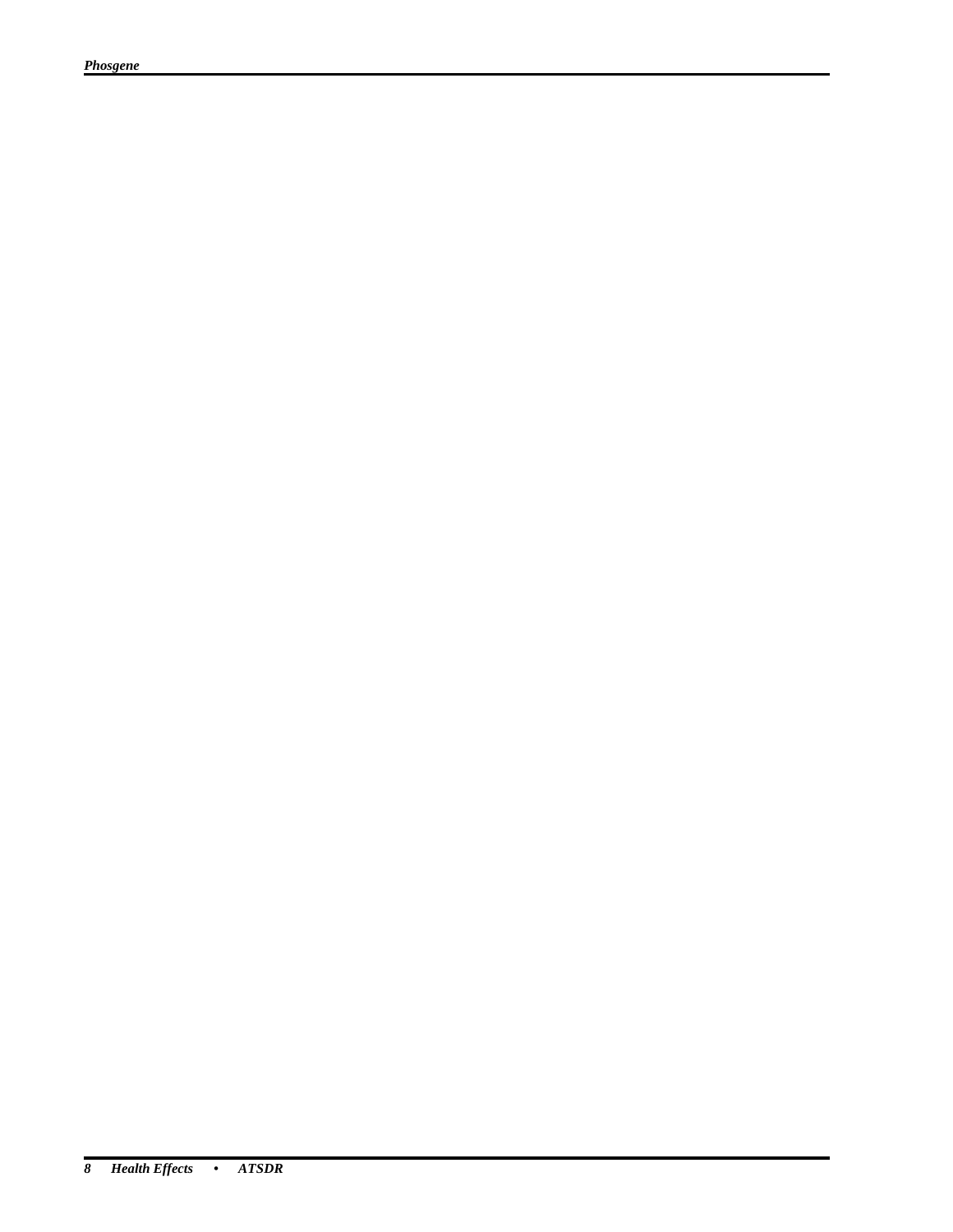# **Prehospital Management**

Victims exposed only to phosgene gas do not pose substantial risks of secondary **contamination to personnel outside the Hot Zone. Victims whose clothing or skin is contaminated with liquid phosgene (ambient temperature below 47 °F) can secondarily contaminate response personnel through direct contact or off-gassing vapor.** 

Rescue personnel should use breathing apparatus and chemical protective clothing if **there is a possibility of exposure to unsafe levels of phosgene.** 

Phosgene is a severe pulmonary irritant. However, serious pulmonary effects may be **delayed up to 48 hours.** 

C **Systemic effects are largely a secondary effect of anoxia resulting from pulmonary injury. Phosgene is also irritating to the eyes and skin.** 

There is no antidote for phosgene. Treatment consists of support of respiratory and **cardiovascular functions.** 

| <b>Hot Zone</b>           | Rescuers should be trained and appropriately attired before entering<br>the Hot Zone. If the proper equipment is not available, or if rescuers<br>have not been trained in its use, assistance should be obtained from<br>a local or regional HAZMAT team or other properly equipped<br>response organization. |
|---------------------------|----------------------------------------------------------------------------------------------------------------------------------------------------------------------------------------------------------------------------------------------------------------------------------------------------------------|
| <b>Rescuer Protection</b> | Phosgene is a severe respiratory tract irritant and skin irritant;<br>contact with the liquid will cause frostbite.                                                                                                                                                                                            |
|                           | Respiratory Protection: Positive-pressure-demand, self-contained<br>breathing apparatus (SCBA) is recommended in response situations<br>that involve exposure to potentially unsafe levels of phosgene.                                                                                                        |
|                           | Skin Protection: Chemical-protective clothing is recommended<br>because phosgene gas can cause skin irritation and burns. NIOSH<br>recommends protective suites made from Responder <sup>™</sup> (Kappler<br>Co.), Tychem 10000TM (DuPont Co.), or Teflon <sup>TM</sup> (DuPont Co.).                          |
| <b>ABC</b> Reminders      | Quickly access for a patent airway, ensure adequate respiration and<br>pulse. If trauma is suspected, maintain cervical immobilization<br>manually and apply a cervical collar and a backboard when feasible.                                                                                                  |
| Victim Removal            | If victims can walk, lead them out of the Hot Zone to the<br>Decontamination Zone. Victims who are unable to walk may be                                                                                                                                                                                       |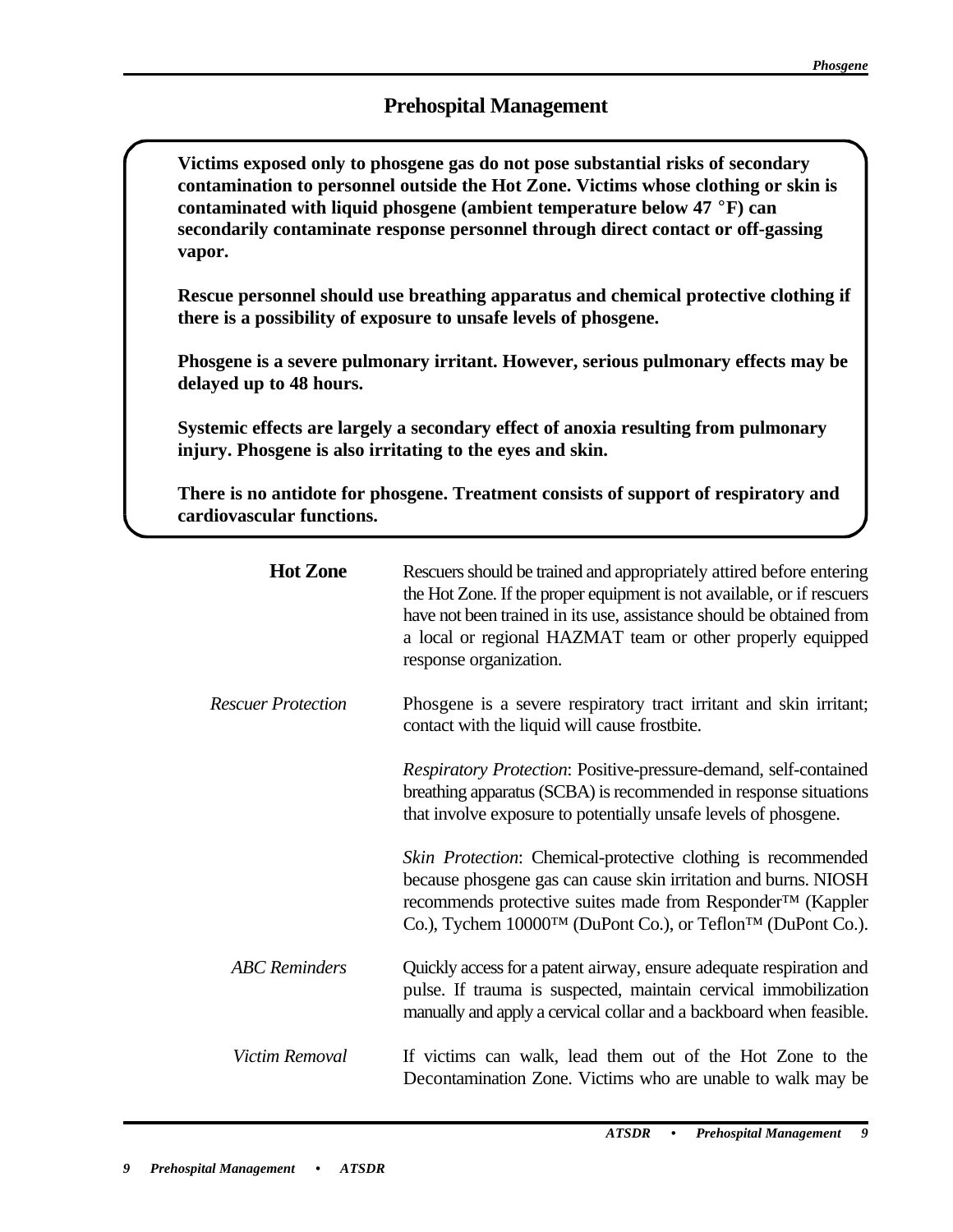|                              | removed on backboards or gurneys; if these are not available,<br>carefully carry or drag victims to safety.                                                                                                                                                                                                                  |
|------------------------------|------------------------------------------------------------------------------------------------------------------------------------------------------------------------------------------------------------------------------------------------------------------------------------------------------------------------------|
|                              | Victims should be kept warm and quiet; any activity subsequent to<br>exposure may increase the likelihood of death.                                                                                                                                                                                                          |
|                              | Consider appropriate management of chemically contaminated<br>children, such as measures to reduce separation anxiety if a child is<br>separated from a parent or other adult.                                                                                                                                               |
| <b>Decontamination Zone</b>  | Victims exposed only to phosgene gas who have no evidence of<br>skin or eye irritation may be transferred immediately to the Support<br>Zone. Other patients will require decontamination as described<br>below.                                                                                                             |
| <b>Rescuer Protection</b>    | If exposure levels are determined to be safe, decontamination may<br>be conducted by personnel wearing a lower level of protection than<br>that worn in the Hot Zone (described above).                                                                                                                                      |
| <b>ABC</b> Reminders         | Quickly access for a patent airway, ensure adequate respiration and<br>pulse. Stabilize the cervical spine with a collar and a backboard if<br>trauma is suspected. Administer supplemental oxygen as required.<br>Assist ventilation with a bag-valve-mask device if necessary.                                             |
| <b>Basic Decontamination</b> | Victims should be kept warm and quiet; any activity subsequent to<br>exposure may increase the likelihood of death.                                                                                                                                                                                                          |
|                              | Victims who are able may assist with their own decontamination. If<br>the exposure involved liquid phosgene (ambient temperature below<br>47 °F [8 °C]) and if clothing is contaminated, remove and double-<br>bag the clothing.                                                                                             |
|                              | Flush exposed skin and hair with plain water for 3 to 5 minutes.<br>Wash thoroughly with soap and water. Use caution to avoid<br>hypothermia when decontaminating children or the elderly. Use<br>blankets or warmers when appropriate.                                                                                      |
|                              | Flush exposed or irritated eyes with plain water or saline for at least<br>15 minutes. Remove contact lenses if easily removable without<br>additional trauma to the eye. If a corrosive material is suspected or<br>if pain or injury is evident, continue irrigation while transferring the<br>victim to the Support Zone. |
|                              | Consider appropriate management of chemically contaminated<br>children at the exposure site. Provide reassurance to the child during<br>decontamination, especially if separation from a parent occurs.                                                                                                                      |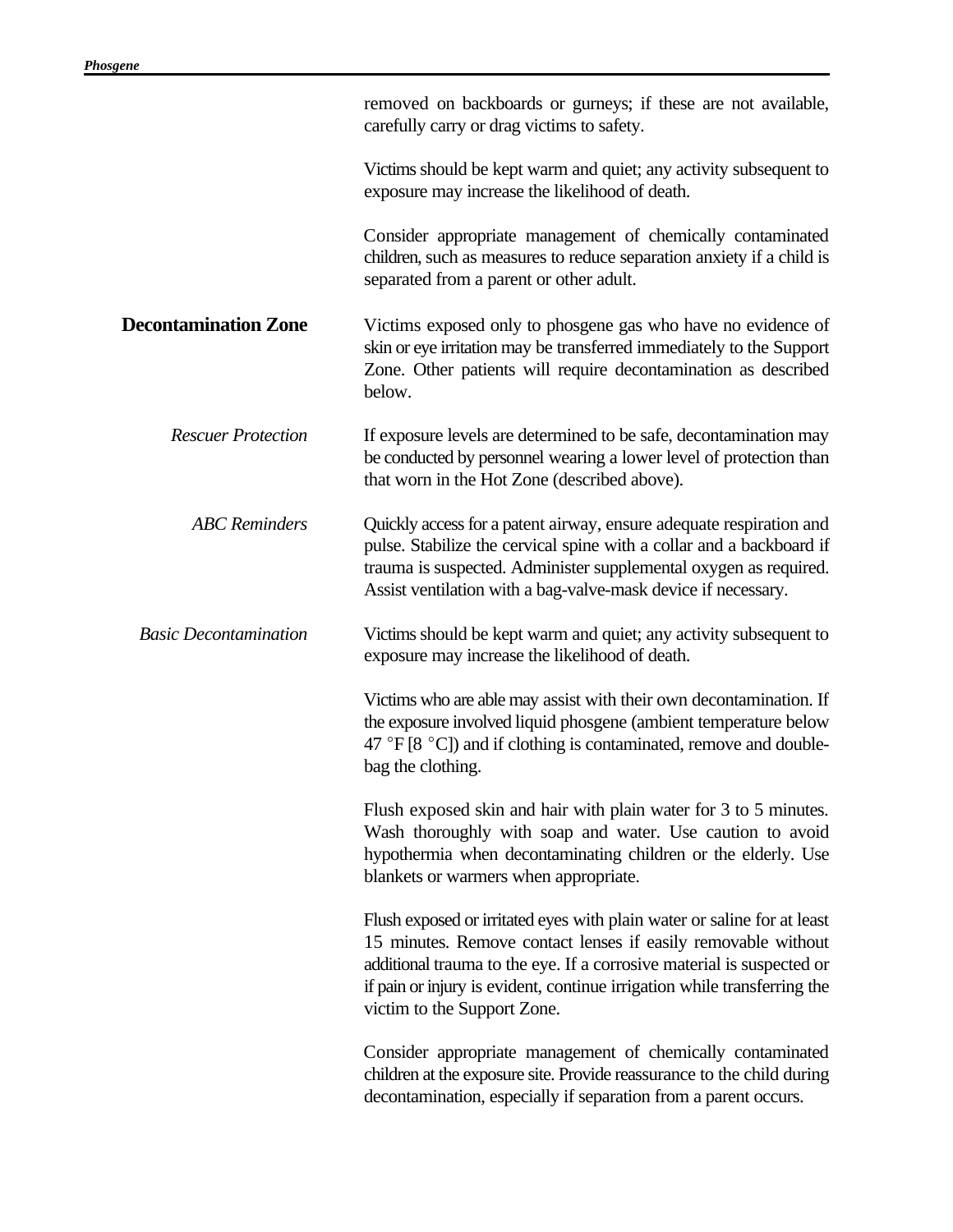| <b>Transfer to Support Zone</b> | As soon as basic decontamination is complete, move the victim to |
|---------------------------------|------------------------------------------------------------------|
|                                 | the Support Zone.                                                |

- **Support Zone**  Be certain that victims have been decontaminated properly (see *Decontamination Zone* above). Victims who have undergone decontamination or have been exposed only to phosgene gas generally pose no serious risks of secondary contamination. In such cases, Support Zone personnel require no specialized protective gear.
- *ABC Reminders*  Quickly access for a patent airway. If trauma is suspected, maintain cervical immobilization manually and apply a cervical collar and a backboard when feasible. Ensure adequate respiration and pulse. Administer supplemental oxygen as required and establish intravenous access if necessary. Place on a cardiac monitor. Watch for signs of airway swelling and obstruction such as progressive hoarseness, stridor, or cyanosis.
- *Additional Decontamination*  Continue irrigating exposed skin and eyes, as appropriate.

#### *Advanced Treatment*  In cases of respiratory compromise secure airway and respiration via endotracheal intubation. If not possible, perform cricothyroidotomy if equipped and trained to do so.

Treat patients who have bronchospasm with aerosolized bronchodilators. The use of bronchial sensitizing agents in situations of multiple chemical exposures may pose additional risks. Consider the health of the myocardium before choosing which type of bronchodilator should be administered. Cardiac sensitizing agents may be appropriate; however, the use of cardiac sensitizing agents after exposure to certain chemicals may pose enhanced risk of cardiac arrhythmias (especially in the elderly). Phosgene poisoning is not known to pose additional risk during the use of bronchial or cardiac sensitizing agents.

Consider racemic epinephrine aerosol for children who develop stridor. Dose 0.25–0.75 mL of 2.25% racemic epinephrine solution in 2.5 cc water, repeat every 20 minutes as needed, cautioning for myocardial variability.

Patients who are comatose, hypotensive, or are having seizures or cardiac arrhythmias should be treated according to advanced life support (ALS) protocols.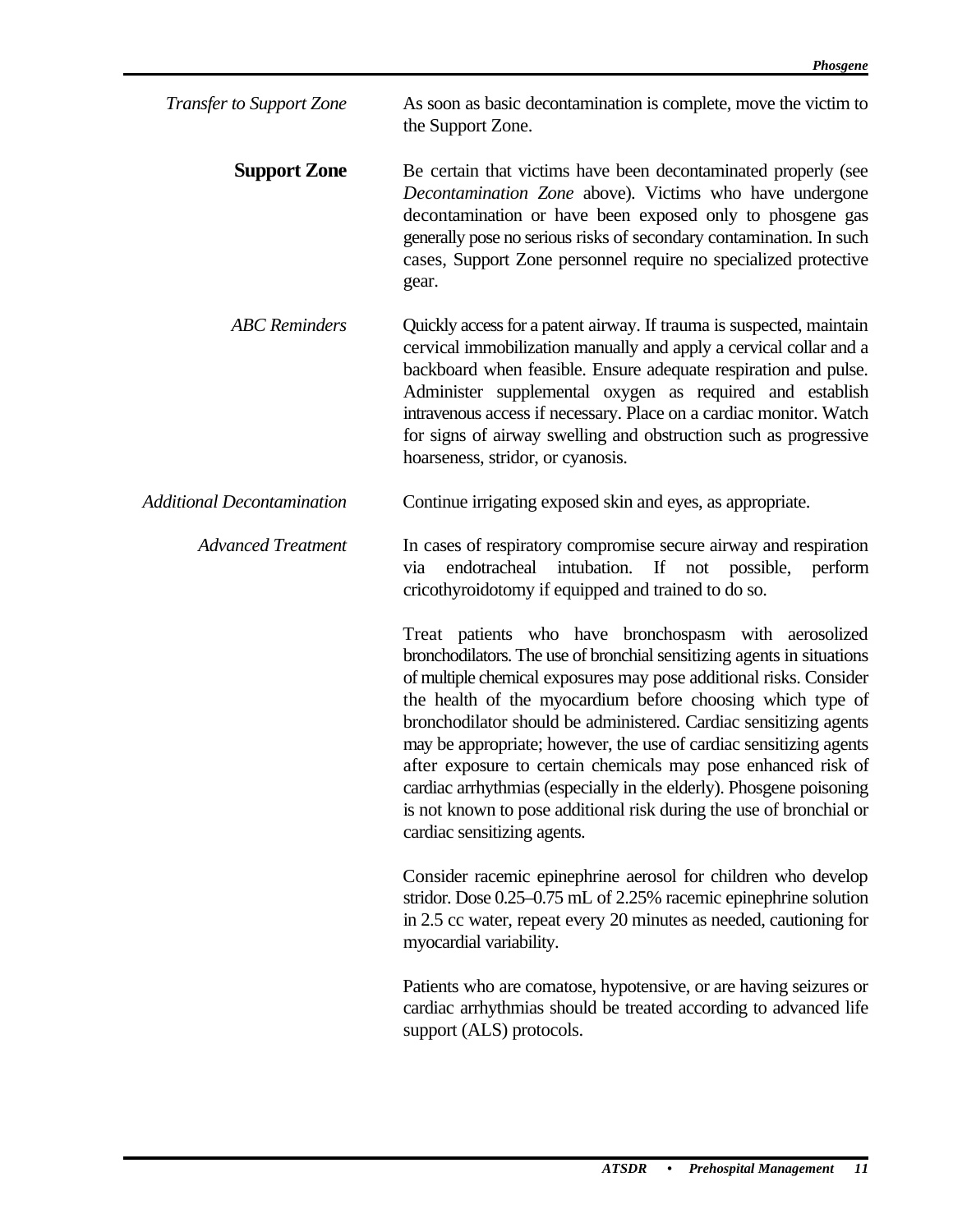| <b>Transport to Medical Facility</b> | Only decontaminated patients or patients not requiring<br>decontamination should be transported to a medical facility. "Body<br>bags" are not recommended.                                                                                                                                                                                                               |
|--------------------------------------|--------------------------------------------------------------------------------------------------------------------------------------------------------------------------------------------------------------------------------------------------------------------------------------------------------------------------------------------------------------------------|
|                                      | Report to the base station and the receiving medical facility the<br>condition of the patient, treatment given, and estimated time of<br>arrival at the medical facility.                                                                                                                                                                                                |
| <b>Multi-Casualty Triage</b>         | Consult with the base station physician or the regional poison<br>control center for advice regarding triage of multiple victims.                                                                                                                                                                                                                                        |
|                                      | Phosgene has relatively little odor or irritating effects at moderately<br>toxic air concentrations; serious health effects may occur without<br>warning or symptoms. Because serious complications may be<br>delayed up to 48 hours after exposure, all patients who have<br>suspected phosgene exposure should be transported to a medical<br>facility for evaluation. |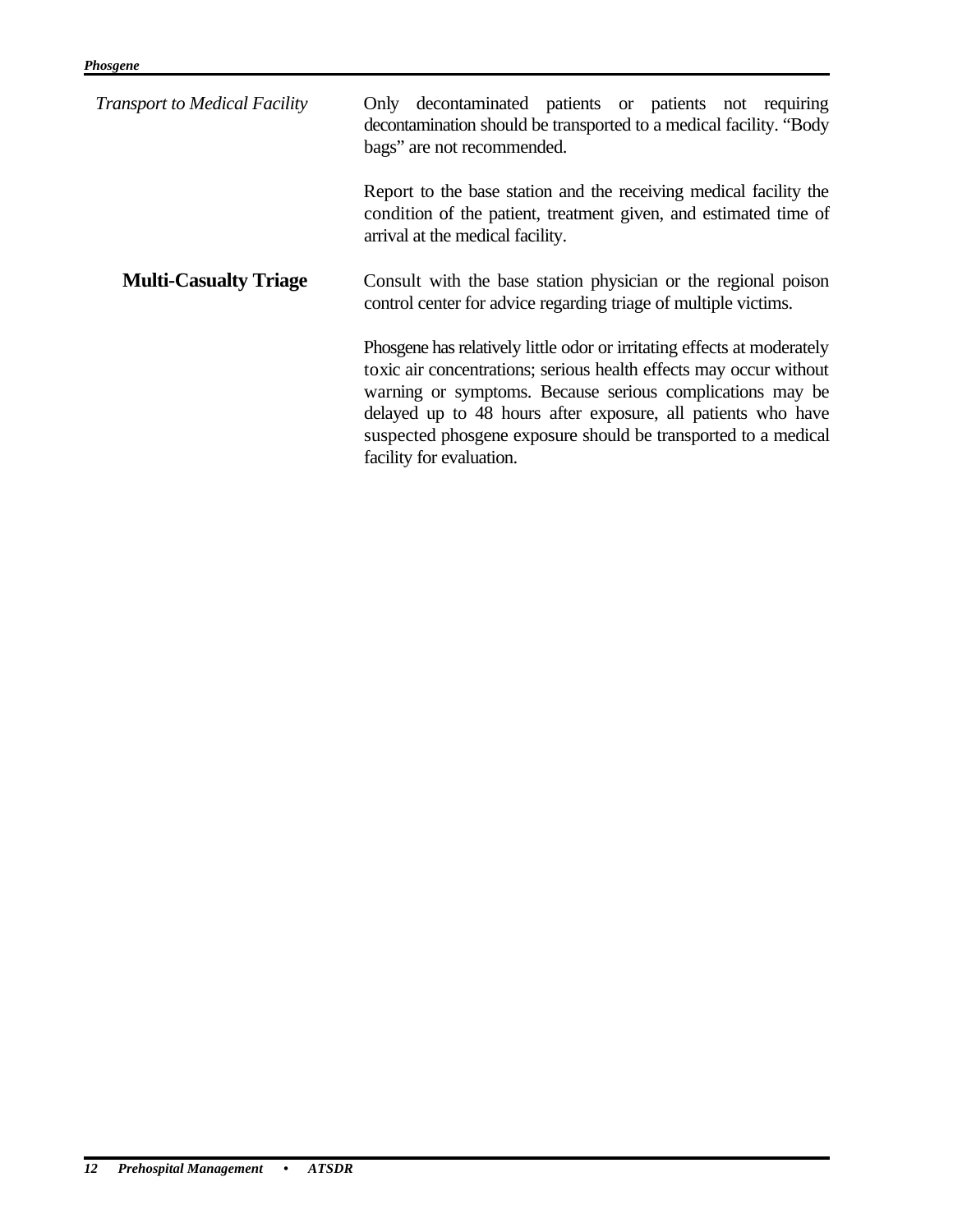# **Emergency Department Management**

Patients exposed only to phosgene gas do not pose significant risks of secondary **contamination to personnel outside the Hot Zone. Victims whose clothing or skin is contaminated with liquid phosgene (ambient temperature below 47°F) can secondarily contaminate hospital personnel by direct contact or through off-gassing vapor.** 

Rescue personnel should use breathing apparatus and chemical protective clothing if **there is a possibility of exposure to unsafe levels of phosgene.** 

Phosgene is a severe pulmonary irritant. However, serious pulmonary effects may be **delayed up to 48 hours.** 

Systemic effects are largely a secondary effect of anoxia resulting from pulmonary **injury. Phosgene is also irritating to the eyes and skin.** 

There is no antidote for phosgene. Treatment consists of support of respiratory and **cardiovascular functions.** 

| <b>Decontamination Area</b> | Unless previously decontaminated, all patients suspected of contact<br>with phosgene liquid and all victims with skin or eye irritation<br>require decontamination as described below. Because contact with<br>liquid phosgene may cause burns, don butyl rubber gloves and<br>apron and eye protection before treating patients. All other patients<br>may be transferred immediately to the Critical Care Area. |
|-----------------------------|-------------------------------------------------------------------------------------------------------------------------------------------------------------------------------------------------------------------------------------------------------------------------------------------------------------------------------------------------------------------------------------------------------------------|
|                             | Be aware that use of protective equipment by the provider may<br>cause fear in children, resulting in decreased compliance with<br>further management efforts.                                                                                                                                                                                                                                                    |
|                             | Because of their relatively larger surface area:body weight ratio,<br>children are more vulnerable to toxicants affecting the skin. Also,<br>emergency room personnel should examine children's mouths<br>because of the frequency of hand-to-mouth activity among children.                                                                                                                                      |
|                             | Victims should be kept warm and quiet; any activity<br>subsequent to exposure may increase the likelihood of death.                                                                                                                                                                                                                                                                                               |
| <b>ABC</b> Reminders        | Evaluate and support airway, breathing, and circulation. Children<br>may be more vulnerable to corrosive agents than adults because of<br>the smaller diameter of their airways. In cases of respiratory<br>compromise secure airway and respiration via endotracheal<br>intubation. If not possible, surgically create an airway.                                                                                |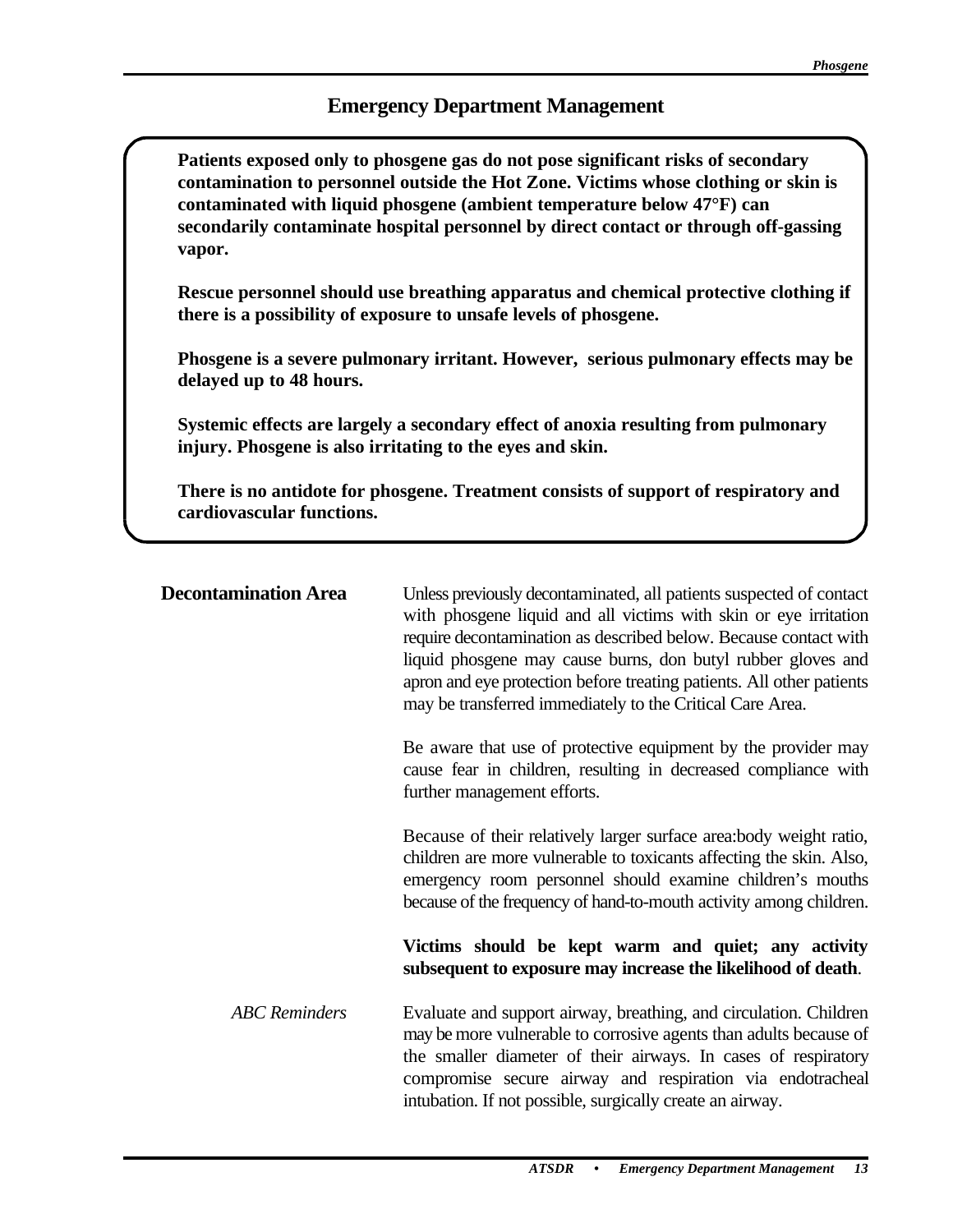|                              | Treat patients who have bronchospasm with aerosolized<br>bronchodilators. The use of bronchial sensitizing agents in situations<br>of multiple chemical exposures may pose additional risks. Consider<br>the health of the myocardium before choosing which type of<br>bronchodilator should be administered. Cardiac sensitizing agents<br>may be appropriate; however, the use of cardiac sensitizing agents<br>after exposure to certain chemicals may pose enhanced risk of<br>cardiac arrhythmias (especially in the elderly). Phosgene poisoning<br>is not known to pose additional risk during the use of bronchial or<br>cardiac sensitizing agents. |
|------------------------------|--------------------------------------------------------------------------------------------------------------------------------------------------------------------------------------------------------------------------------------------------------------------------------------------------------------------------------------------------------------------------------------------------------------------------------------------------------------------------------------------------------------------------------------------------------------------------------------------------------------------------------------------------------------|
|                              | Consider racemic epinephrine aerosol for children who develop<br>stridor. Dose 0.25–0.75 mL of 2.25% racemic epinephrine solution<br>in 2.5 cc water, repeat every 20 minutes as needed, cautioning for<br>myocardial variability.                                                                                                                                                                                                                                                                                                                                                                                                                           |
|                              | Patients who are comatose, hypotensive, or have seizures or<br>ventricular arrhythmias or renal failure should be treated in the<br>conventional manner.                                                                                                                                                                                                                                                                                                                                                                                                                                                                                                     |
| <b>Basic Decontamination</b> | Victims who are able may assist with their own decontamination. If<br>the exposure involved liquid phosgene (ambient temperature below<br>$47^{\circ}$ F [8 $^{\circ}$ C]) and if clothing is contaminated, remove and double-<br>bag the clothing.                                                                                                                                                                                                                                                                                                                                                                                                          |
|                              | Flush exposed skin and hair with plain water for 3 to 5 minutes.<br>Wash thoroughly with soap and water. Use caution to avoid<br>hypothermia when decontaminating children or the elderly. Use<br>blankets or warmers when appropriate.                                                                                                                                                                                                                                                                                                                                                                                                                      |
|                              | Flush exposed or irritated eyes with plain water or saline for at least<br>15 minutes. Remove contact lenses if easily removable without<br>additional trauma to the eye. If a corrosive material is suspected or<br>if pain or injury is evident, continue eye irrigation while transferring<br>the patient to the Critical Care Area.                                                                                                                                                                                                                                                                                                                      |
|                              | An ophthalmic anesthetic, such as 0.5% tetracaine, may be<br>necessary to alleviate blepharospasm, and lid retractors may be<br>required to allow adequate irrigation under the eyelids.                                                                                                                                                                                                                                                                                                                                                                                                                                                                     |
| <b>Critical Care Area</b>    | Be certain that appropriate decontamination has been carried out<br>(see Decontamination Area above).                                                                                                                                                                                                                                                                                                                                                                                                                                                                                                                                                        |
| <b>ABC</b> Reminders         | Evaluate and support airway, breathing, and circulation as in ABC<br>Reminders above. Children may be more vulnerable to corrosive                                                                                                                                                                                                                                                                                                                                                                                                                                                                                                                           |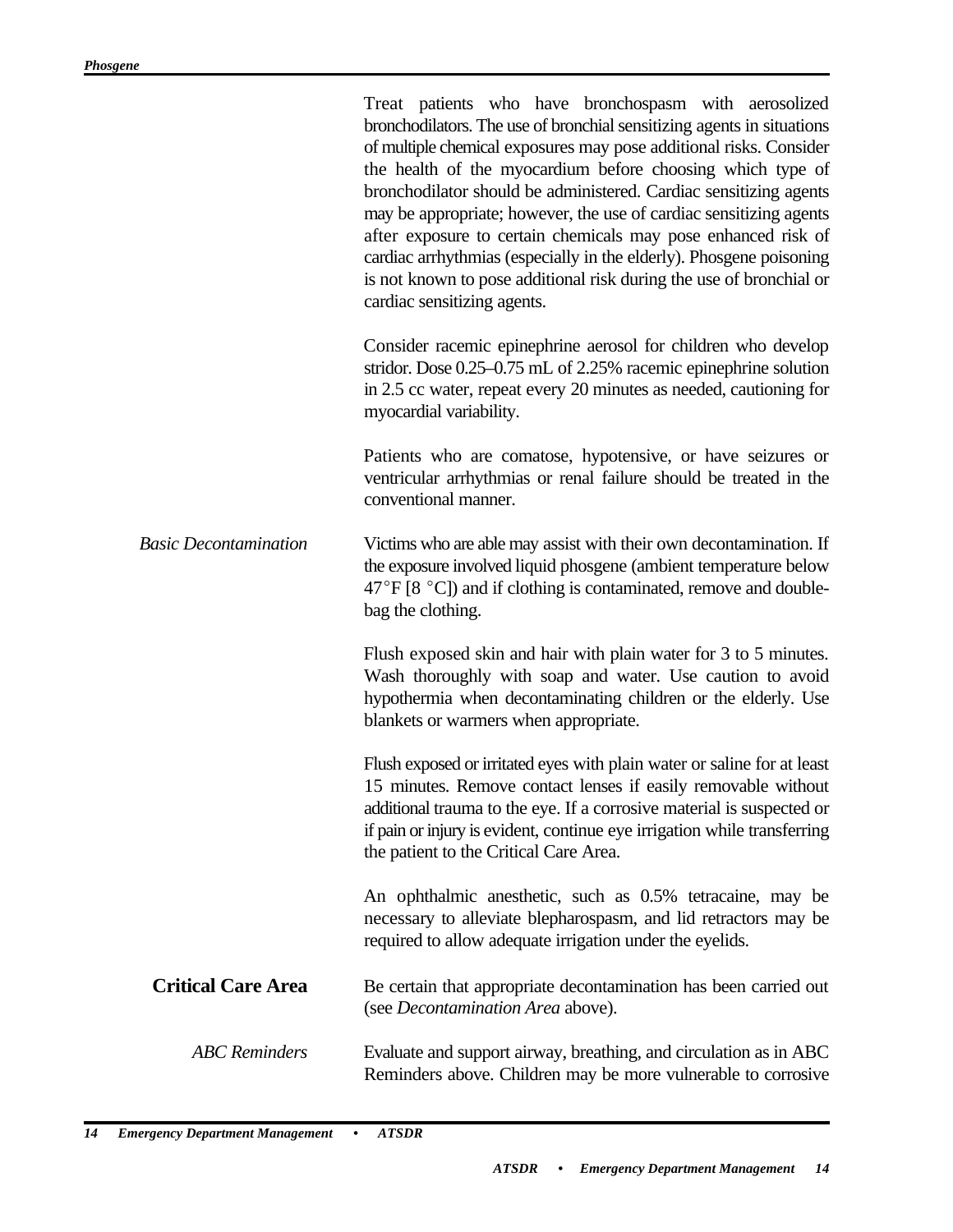agents than adults because of the relatively smaller diameter of their airways. Establish intravenous access in seriously ill patients if this has not been done previously. Continuously monitor cardiac rhythm.

Patients who are comatose, hypotensive, or have seizures or cardiac arrhythmias should be treated in the conventional manner.

*Inhalation Exposure*  Administer supplemental oxygen by mask to patients who have respiratory complaints. Treat patients who have bronchospasm with aerosolized bronchodilators. The use of bronchial sensitizing agents in situations of multiple chemical exposures may pose additional risks. Consider the health of the myocardium before choosing which type of bronchodilator should be administered. Cardiac sensitizing agents may be appropriate; however, the use of cardiac sensitizing agents after exposure to certain chemicals may pose enhanced risk of cardiac arrhythmias (especially in the elderly). Phosgene poisoning is not known to pose additional risk during the use of bronchial or cardiac sensitizing agents.

> Consider racemic epinephrine aerosol for children who develop stridor. Dose 0.25–0.75 mL of 2.25% racemic epinephrine solution in 2.5 cc water, repeat every 20 minutes as needed, cautioning for myocardial variability.

> Observe patients who are in respiratory distress for up to 48 hours and periodically reexamine their chests and order other appropriate studies. Follow up as clinically indicated.

> Corticosteroids are suggested for intense inflammation, especially inflammation of the respiratory epithelium. If the patient experienced severe exposure, consider initiating intravenous steroid therapy while the patient is asymptomatic.

> Prophylactic antibiotics are not routinely recommended but may be used based on the results of sputum cultures. Pneumonia can complicate severe pulmonary edema and may cause death up to 48 hours after onset of pulmonary edema.

> Diuretics are contraindicated. Pulmonary edema due to phosgene inhalation is not hypervolemic in origin; patients tend to be hypovolemic and hypotensive. Dopamine may be required for treatment of hypotension, bradycardia, or renal failure. Initiate fluid resuscitation as needed.

If phosgene was in contact with the skin, chemical burns may result; treat as thermal burns. *Skin Exposure*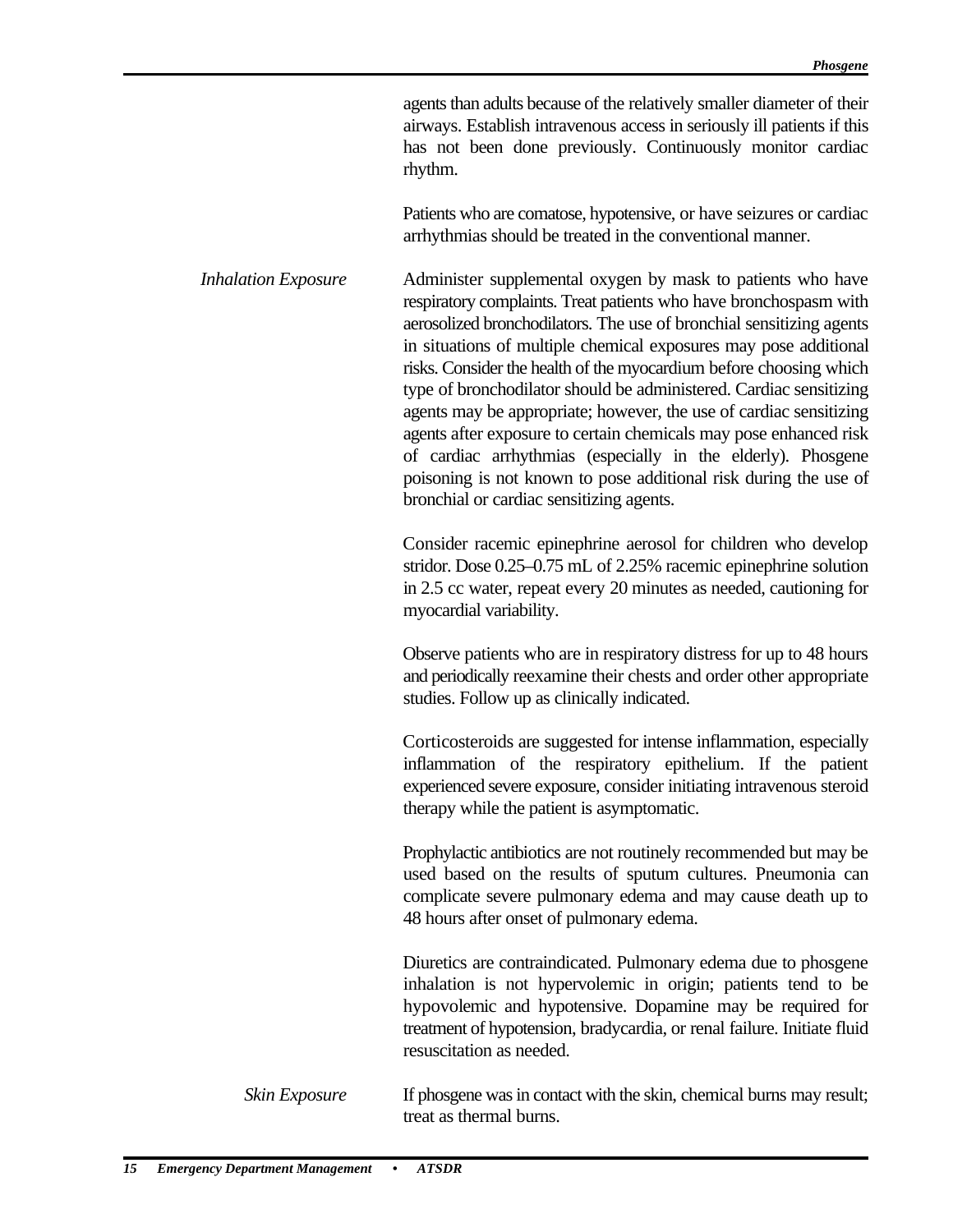|                                            | Because of their relatively larger surface area:body weight ratio,<br>children are more vulnerable to toxicants affecting the skin.                                                                                                                                                                                                                                                                                                                                                                                                                                                                                                                                                                                      |
|--------------------------------------------|--------------------------------------------------------------------------------------------------------------------------------------------------------------------------------------------------------------------------------------------------------------------------------------------------------------------------------------------------------------------------------------------------------------------------------------------------------------------------------------------------------------------------------------------------------------------------------------------------------------------------------------------------------------------------------------------------------------------------|
| Eye Exposure                               | Continue irrigation for at least 15 minutes. Test visual acuity.<br>Examine the eyes for corneal damage and treat appropriately.<br>Immediately consult an ophthalmologist for patients who have<br>corneal injuries.                                                                                                                                                                                                                                                                                                                                                                                                                                                                                                    |
| Antidotes and<br><b>Other Treatments</b>   | There is no antidote for phosgene. Treatment is supportive.                                                                                                                                                                                                                                                                                                                                                                                                                                                                                                                                                                                                                                                              |
| <b>Laboratory Tests</b>                    | The diagnosis of acute phosgene toxicity is primarily clinical, based<br>on symptoms of irritation and breathing difficulty. However,<br>laboratory testing is useful for monitoring the patient and evaluating<br>complications. Routine laboratory studies for all exposed patients<br>include CBC, glucose, and electrolyte determinations. ECG<br>monitoring is useful for patients exposed to phosgene. Chest<br>radiography and pulse oximetry (or ABG measurements) are also<br>recommended for severe inhalation exposure. Evidence of<br>pulmonary edema-hilar enlargement, and ill-defined, central-patch<br>infiltrates on chest radiography-is a late finding that may occur 6<br>to 8 hours after exposure. |
|                                            | Plasma phosgene levels are not clinically useful.                                                                                                                                                                                                                                                                                                                                                                                                                                                                                                                                                                                                                                                                        |
| <b>Disposition and</b><br><b>Follow-up</b> | Consider hospitalizing all patients who have suspected phosgene<br>exposure. Patients who have respiratory compromise should be<br>admitted to an intensive care unit.                                                                                                                                                                                                                                                                                                                                                                                                                                                                                                                                                   |
| Delayed Effects                            | Because pulmonary edema may not occur for up to 48 hours after<br>exposure, patients who have known exposure should be observed<br>and reexamined periodically before confirming the absence of toxic<br>effects. Patients who have bronchospasm or pulmonary edema<br>should be watched carefully for signs of impending respiratory<br>failure and should be managed accordingly. Patients who survive for<br>48 hours usually recover.                                                                                                                                                                                                                                                                                |
| <b>Patient Release</b>                     | Asymptomatic patients who have normal initial examinations and no<br>signs of toxicity after observation for 48 hours may be discharged<br>with instructions to seek medical care promptly if symptoms<br>develop (see the Phosgene—Patient Information Sheet below).                                                                                                                                                                                                                                                                                                                                                                                                                                                    |
| Follow-up                                  | Obtain the name of the patient's primary care physician so that the<br>hospital can send a copy of the ED visit to the patient's doctor.                                                                                                                                                                                                                                                                                                                                                                                                                                                                                                                                                                                 |
|                                            | Patients may have long term damage to the lungs and increased<br>susceptibility to infection. Sensitivity to irritants may persist, causing<br>bronchospasm, chronic inflammation of the bronchioles and                                                                                                                                                                                                                                                                                                                                                                                                                                                                                                                 |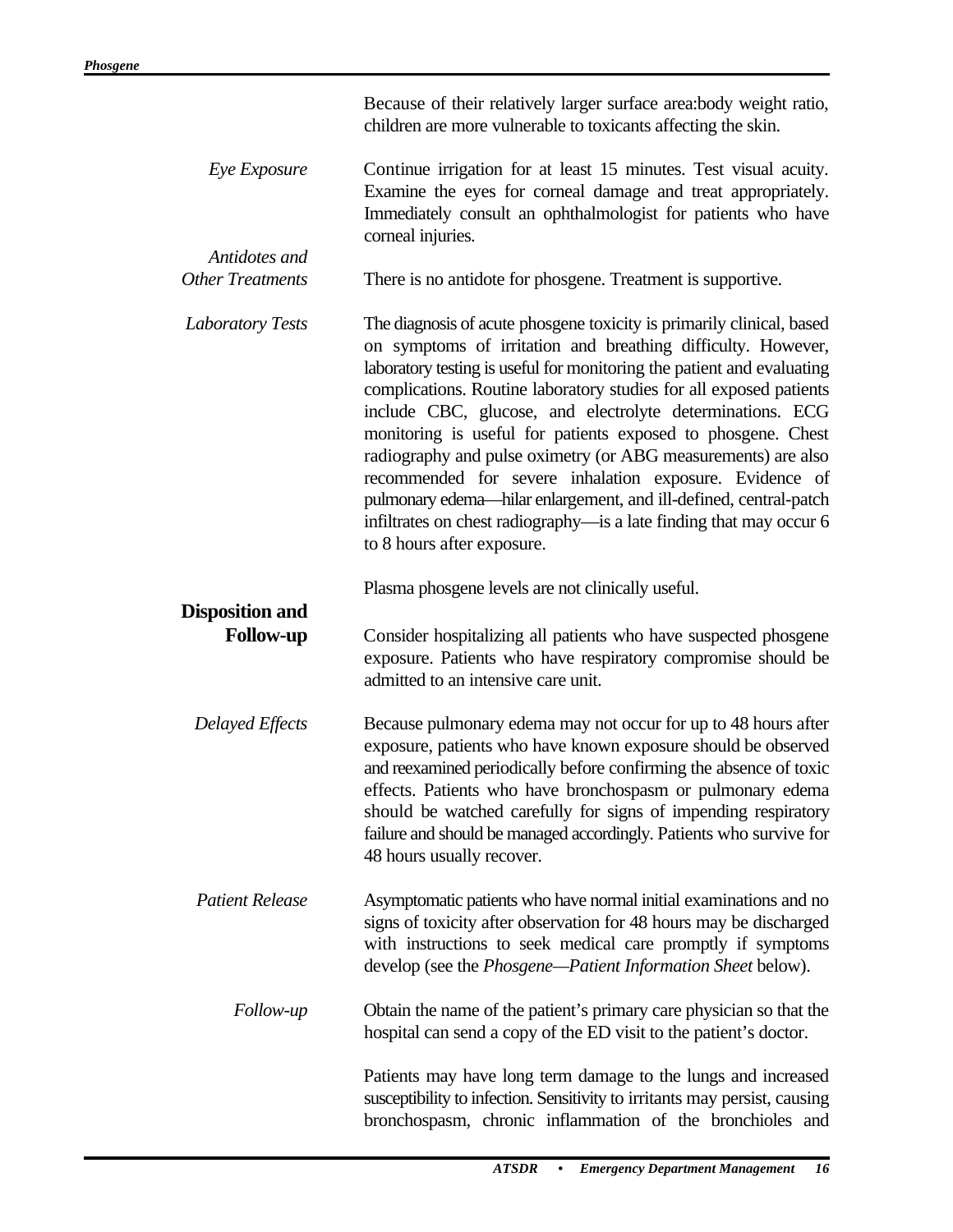Reactive Airway Dysfunction Syndrome (RADS), a chemically- or irritant-induced type of asthma.

Patients who have corneal injuries should be reexamined in 24 hours.

**Reporting** If a work-related incident has occurred, you may be legally required to file a report; contact your state or local health department.

> Other persons may still be at risk in the setting where this incident occurred. If the incident occurred in the workplace, discussing it with company personnel may prevent future incidents. If a public health risk exists, notify your state or local health department or other responsible public agency. When appropriate, inform patients that they may request an evaluation of their workplace from OSHA or NIOSH. See Appendices III and IV for a list of agencies that may be of assistance.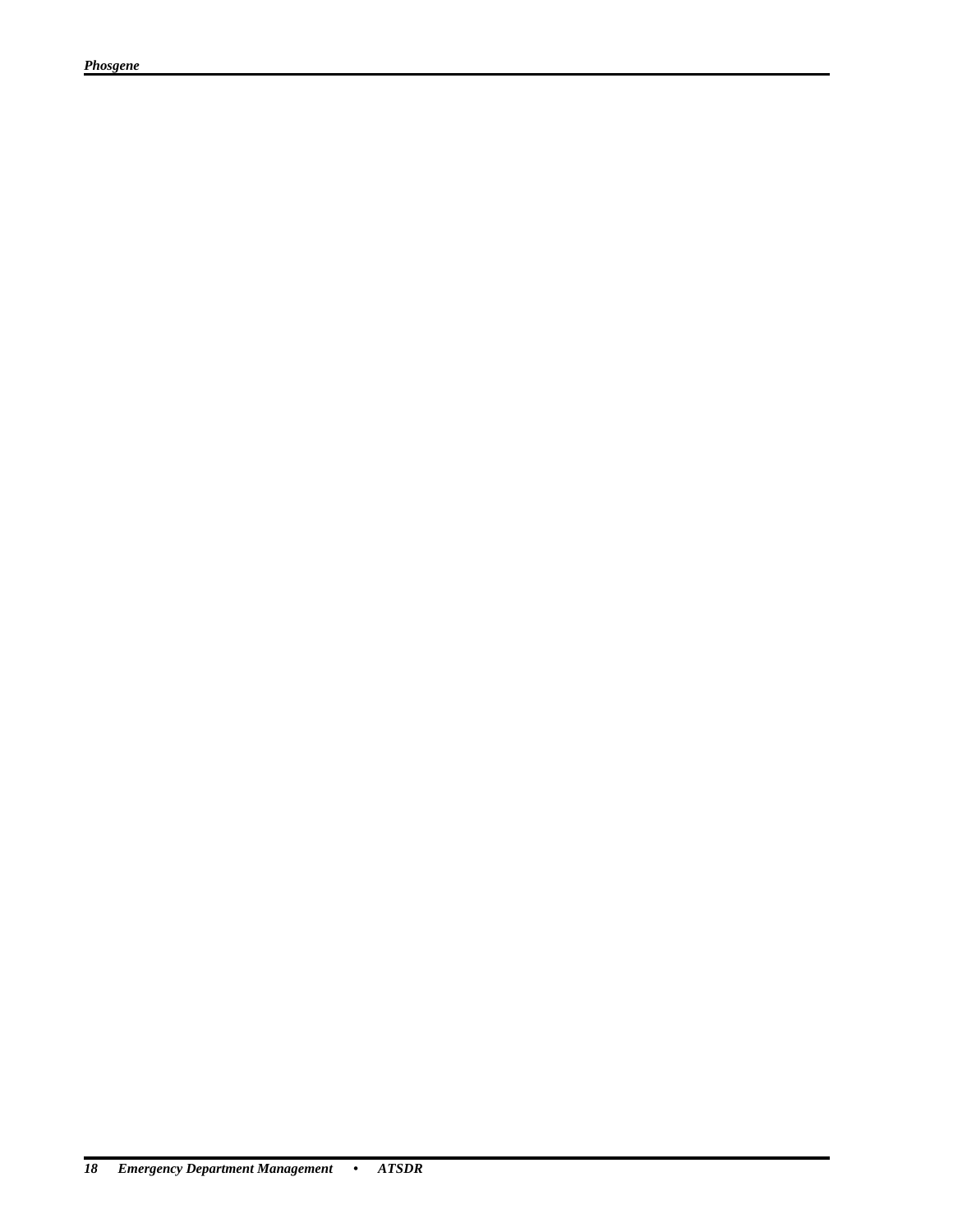# **Phosgene Patient Information Sheet**

This handout provides information and follow-up instructions for persons who have been exposed to phosgene.

### **What is phosgene?**

At room temperature, phosgene is a colorless gas. At high concentrations, it has a suffocating odor; at low concentrations, it smells like green corn or new mown hay. It is not flammable. Phosgene is used in the manufacture of many chemicals. It is also produced when chlorine-containing chemicals burn or break down.

### **What immediate health effects can result from exposure to phosgene?**

Most exposures to phosgene occur from breathing the gas. Exposure to small amounts usually causes eye, nose, and throat irritation. However, the irritating effects can be so mild at first that the person does not leave the area of exposure. Generally, the higher the exposure, the more severe the symptoms. Extended exposure can cause severe breathing difficulty, which may lead to chemical pneumonia and death. Severe breathing problems may not develop for as long as 48 hours after exposure.

### **Can phosgene poisoning be treated?**

There is no antidote for phosgene, but its effects can be treated, and most exposed persons get well. Persons who have experienced serious symptoms may need to be hospitalized.

### **Are any future health effects likely to occur?**

A single small exposure from which a person recovers quickly is not likely to cause delayed or long-term effects. After a serious exposure, some symptoms may take a few days to develop. Some persons who have had serious exposures have developed permanent breathing difficulty and tend to develop lung infections easily.

## **What tests can be done if a person has been exposed to phosgene?**

Specific tests for the presence of phosgene in blood or urine generally are not useful to the doctor. If a severe exposure has occurred, chest x-rays, blood and urine analyses and other tests may show whether the lungs or other organs have been injured. Because effects may take several days to develop, immediate and followup testing of lung function should be done in all cases of suspected exposure to phosgene.

### **Where can more information about phosgene be found?**

More information about phosgene can be obtained from your regional poison control center; your state, county, or local health department; the Agency for Toxic Substances and Disease Registry (ATSDR); your doctor; or a clinic in your area that specializes in occupational and environmental health. If the exposure happened at work, you may wish to discuss it with your employer, the Occupational Safety and Health Administration (OSHA), or the National Institute for Occupational Safety and Health (NIOSH). Ask the person who gave you this form for help in locating these telephone numbers.